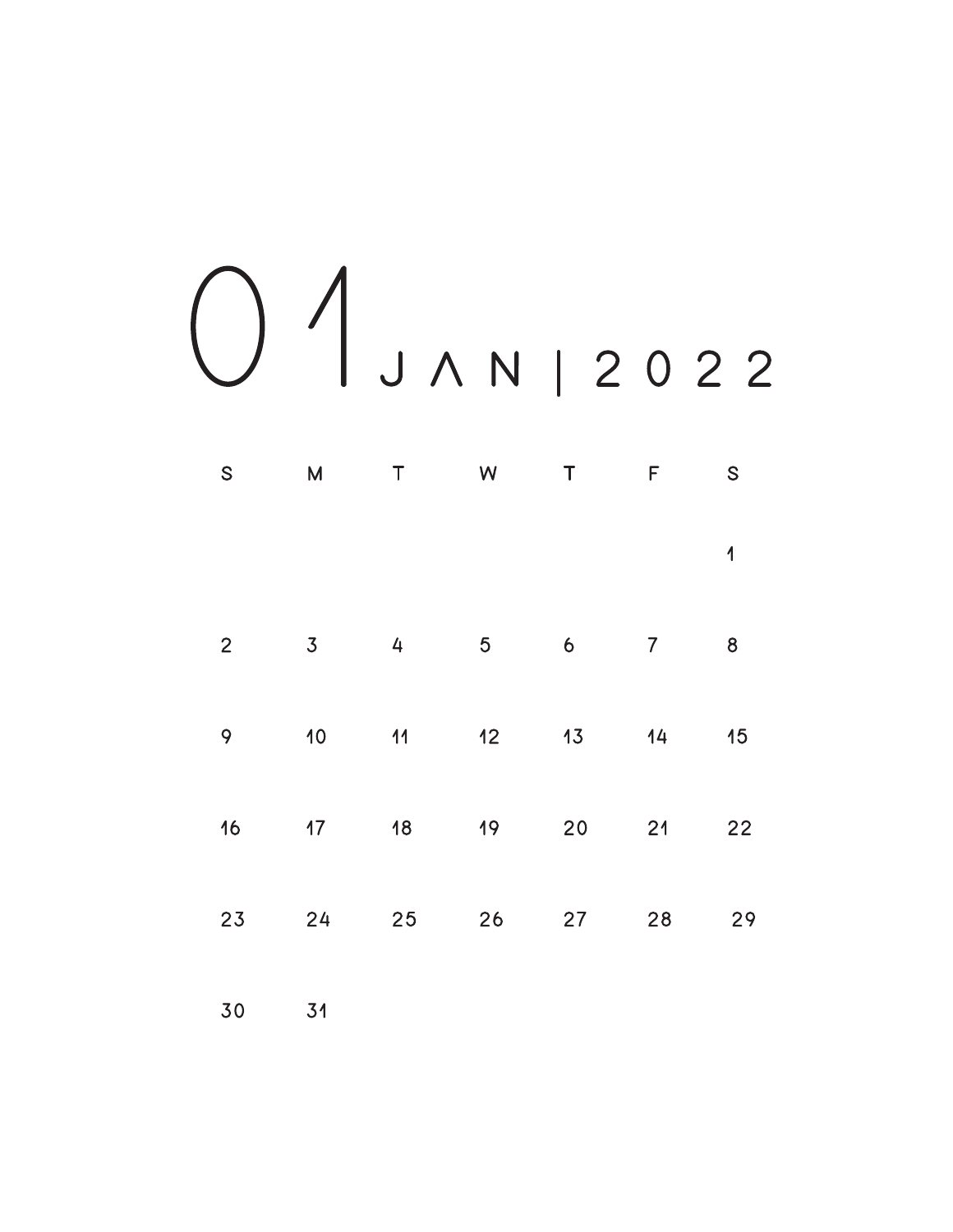

| S                | $\overline{M}$ | T                | W              | $\top$         | F  | $\mathsf S$    |
|------------------|----------------|------------------|----------------|----------------|----|----------------|
|                  |                | $\overline{1}$   | $\overline{2}$ | 3 <sup>7</sup> | 4  | $\overline{5}$ |
| $\boldsymbol{6}$ | 7 <sup>7</sup> | $\boldsymbol{8}$ | 9              | 10             | 11 | 12             |
| 13               | 14             | 15               | 16             | 17             | 18 | 19             |
| 20               | 21             | 22               | 23             | 24             | 25 | 26             |
|                  |                |                  |                |                |    |                |

27 28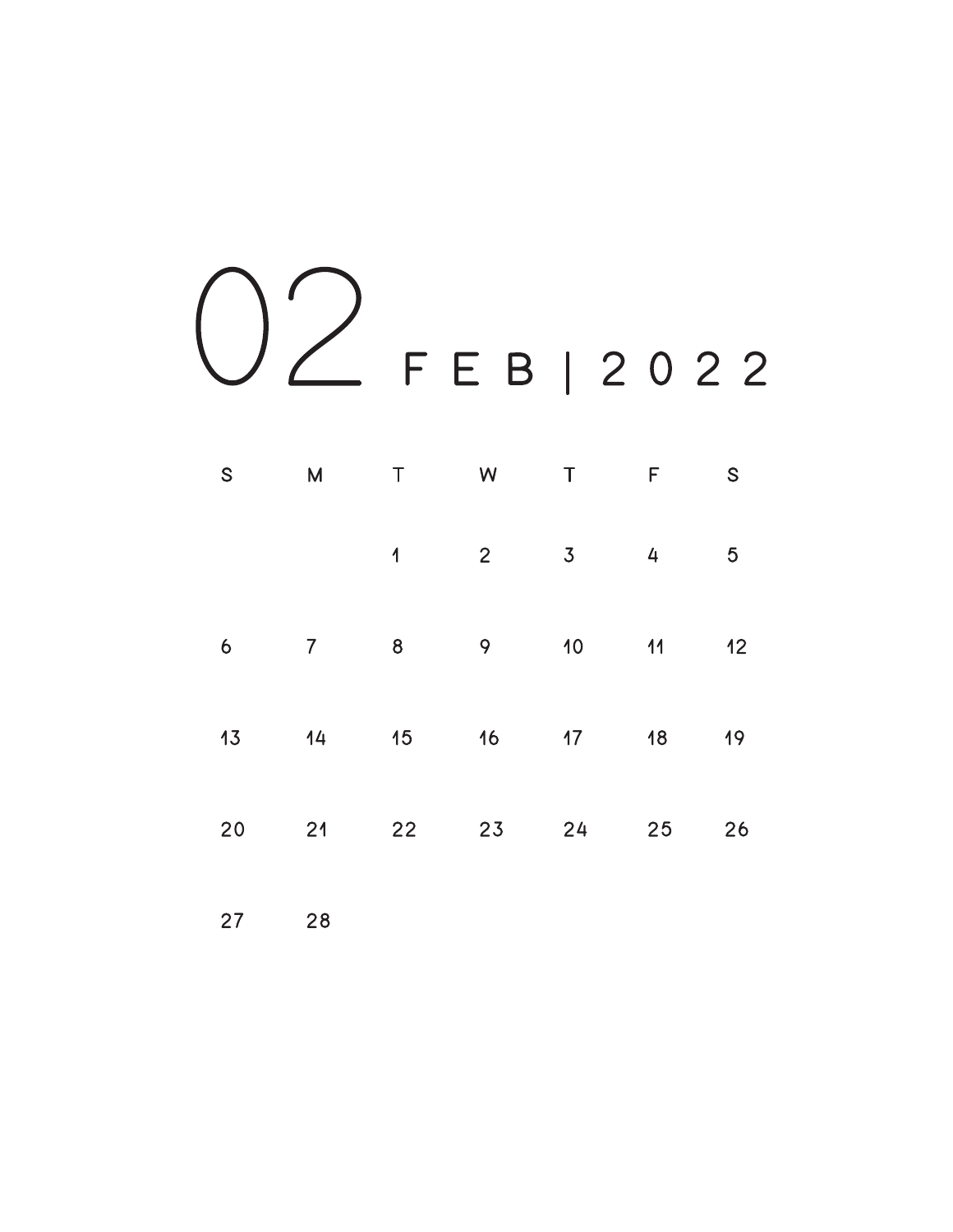03 MAR12022

| S  | $\overline{\mathsf{M}}$ | $\top$         | <b>W</b>       | $\top$         | F              | $\mathsf S$    |
|----|-------------------------|----------------|----------------|----------------|----------------|----------------|
|    |                         | $\overline{1}$ | $\overline{2}$ | $\overline{3}$ | $\overline{4}$ | $\overline{5}$ |
| 6  | 7 <sup>1</sup>          | 8              | 9              | $10-10$        | 11             | 12             |
| 13 | 14                      | 15             | 16             | 17             | 18             | 19             |
| 20 | 21                      | 22             | 23             | 24             | 25             | 26             |
| 27 | 28                      | 29             | 30             | 31             |                |                |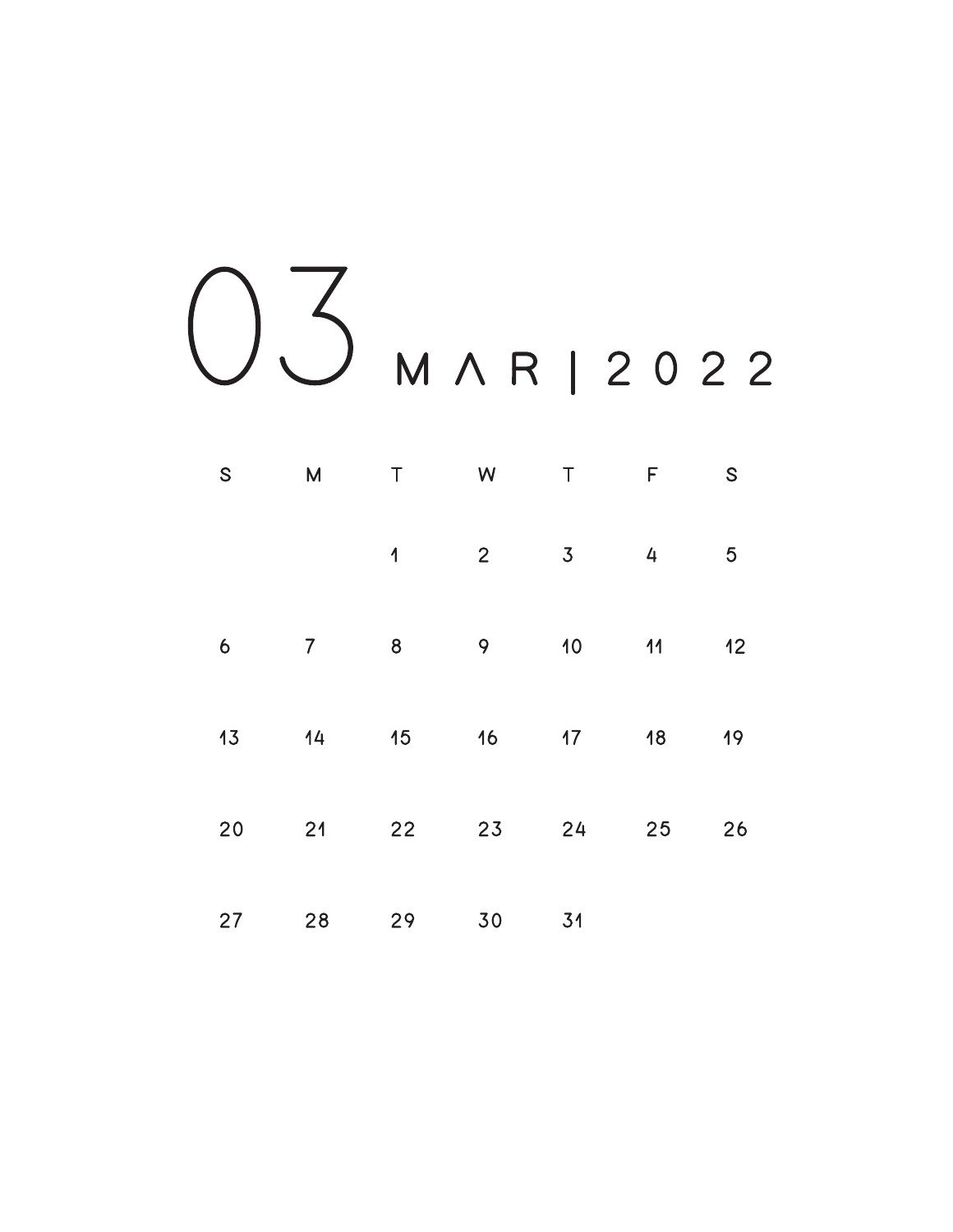

| ${\mathsf S}$  | ${\sf M}$ | $\mathsf T$    | W  | $\top$         | F                       | ${\mathsf S}$  |
|----------------|-----------|----------------|----|----------------|-------------------------|----------------|
|                |           |                |    |                | $\overline{\mathbf{1}}$ | $\overline{2}$ |
| $\overline{3}$ | 4         | $\overline{5}$ | 6  | $\overline{7}$ | 8                       | 9              |
| 10             | 11        | 12             | 13 | 14             | 15                      | 16             |
| 17             | 18        | 19             | 20 | 21             | 22                      | 23             |
| 24             | 25        | 26             | 27 | 28             | 29                      | 30             |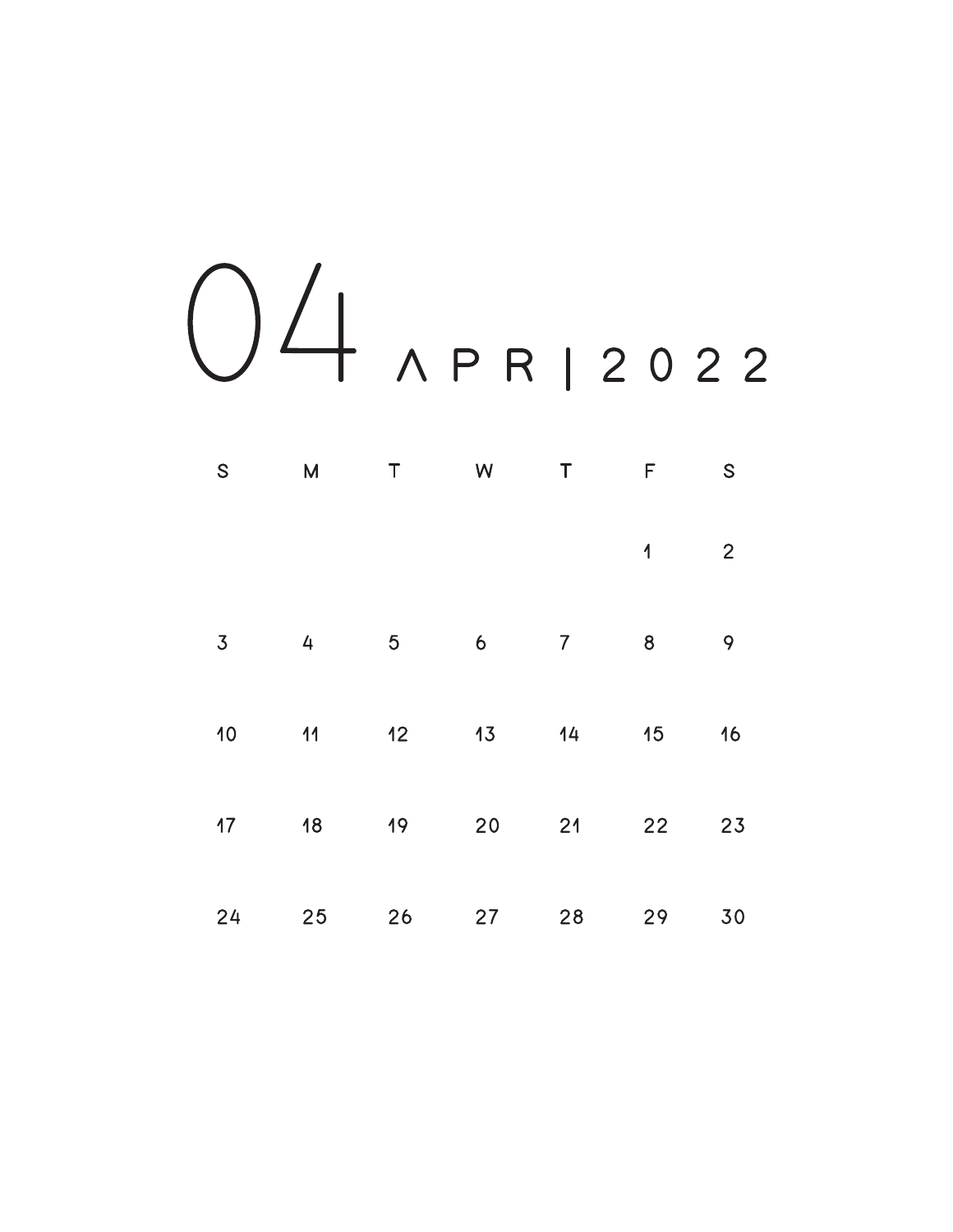

| S                        | $M_{\odot}$    | $\top$     | <b>Solution Street Windows</b> | $\sf T$        | F     | S              |
|--------------------------|----------------|------------|--------------------------------|----------------|-------|----------------|
| $\overline{\mathcal{L}}$ | 2 <sup>7</sup> |            | $3 \t 4$                       | 5 <sub>5</sub> | 6     | $\overline{7}$ |
| 8                        |                | 9 10 11 12 |                                |                | 13    | 14             |
| 15                       |                | 16 17 18   |                                | 19             | 20    | 21             |
| 22                       |                | 23 24 25   |                                |                | 26 27 | 28             |

29 30 31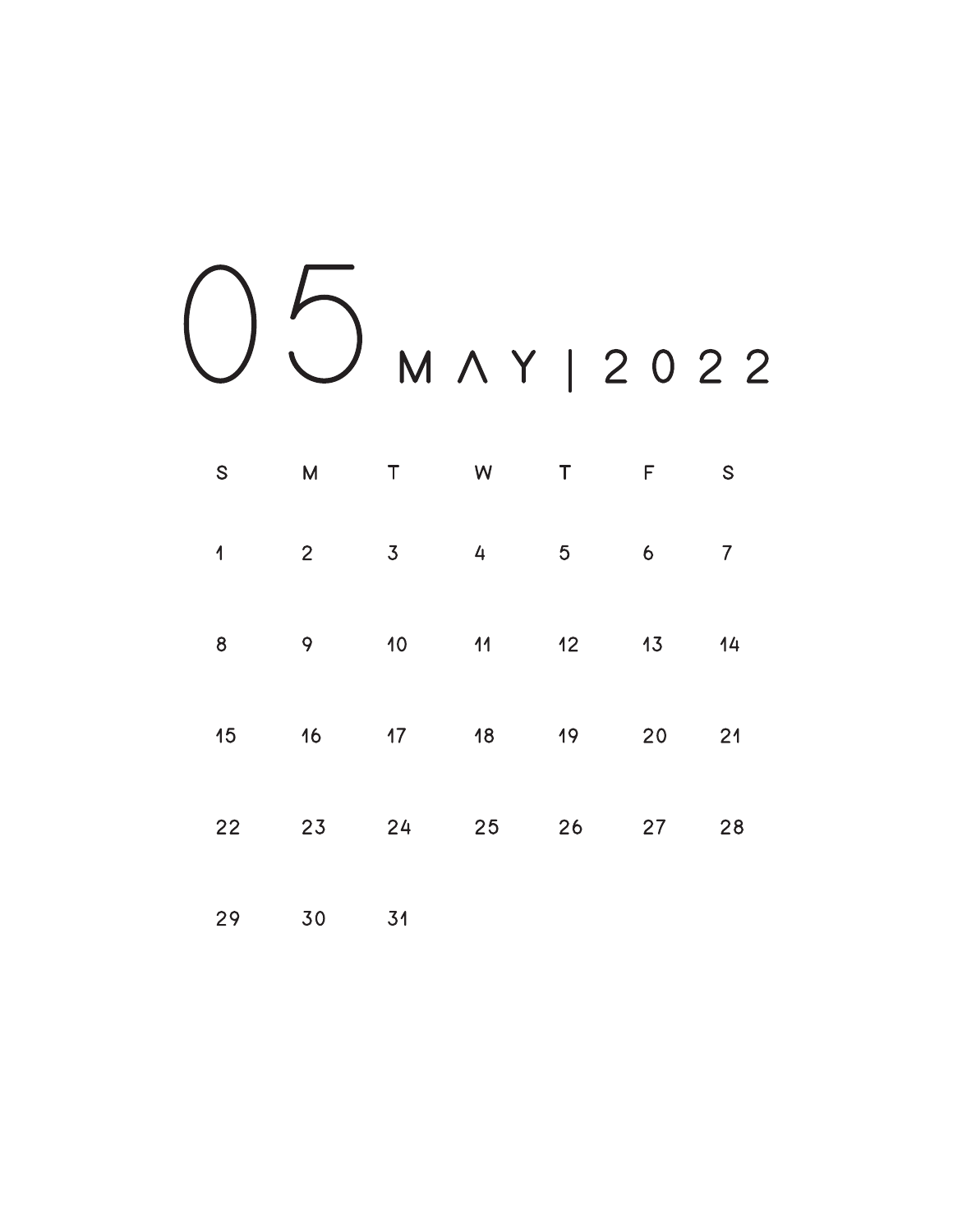06 J U N | 2 0 2 2

| $\mathsf{S}$   | M                | $\top$ | W                       | $\top$          | $\mathsf F$      | S  |
|----------------|------------------|--------|-------------------------|-----------------|------------------|----|
|                |                  |        | $\overline{\mathbf{1}}$ | $\overline{2}$  | $\overline{3}$   | 4  |
| $\overline{5}$ | $\boldsymbol{6}$ | 7      | $\boldsymbol{8}$        | 9               | 10 <sub>1</sub>  | 11 |
| 12             | 13               | 14     | 15                      | 16 <sub>1</sub> | 17 <sup>17</sup> | 18 |
| 19             | 20               | 21     | 22                      | 23              | 24               | 25 |
| 26             | 27               | 28     | 29                      | 30              |                  |    |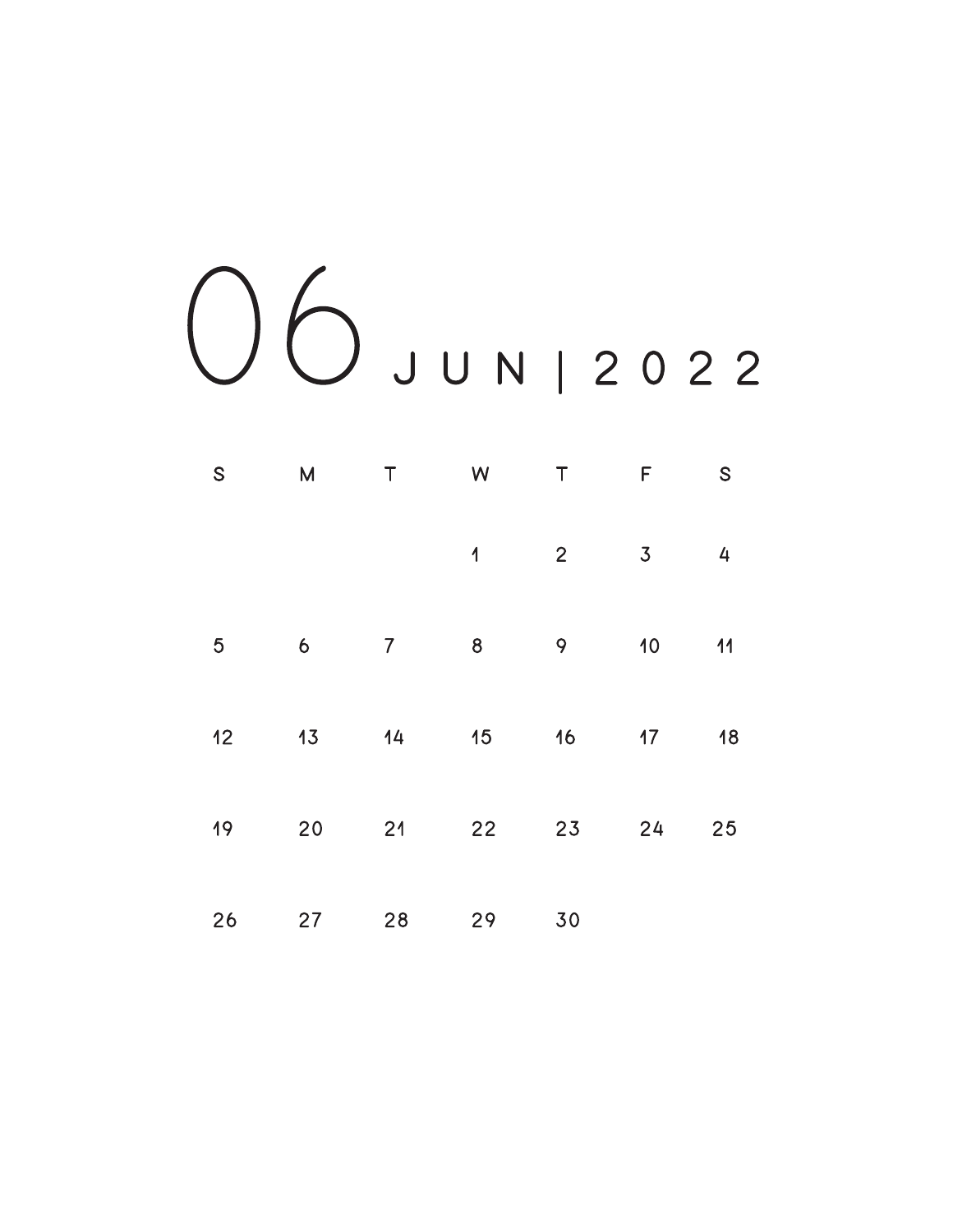0 7 J U L | 2 0 2 2

| S              | M  | $\top$          | W                | $\sf T$        | $\mathsf F$             | S              |
|----------------|----|-----------------|------------------|----------------|-------------------------|----------------|
|                |    |                 |                  |                | $\overline{\mathbf{1}}$ | $\overline{2}$ |
| $\overline{3}$ | 4  | $\overline{5}$  | $\boldsymbol{6}$ | $\overline{7}$ | 8                       | 9              |
| 10             | 11 | 12 <sub>1</sub> | 13 <sub>1</sub>  | 14             | 15                      | 16             |
| 17             | 18 | 19              | 20               | 21             | 22                      | 23             |
| 24             | 25 | 26              | 27               | 28             | 29                      | 30             |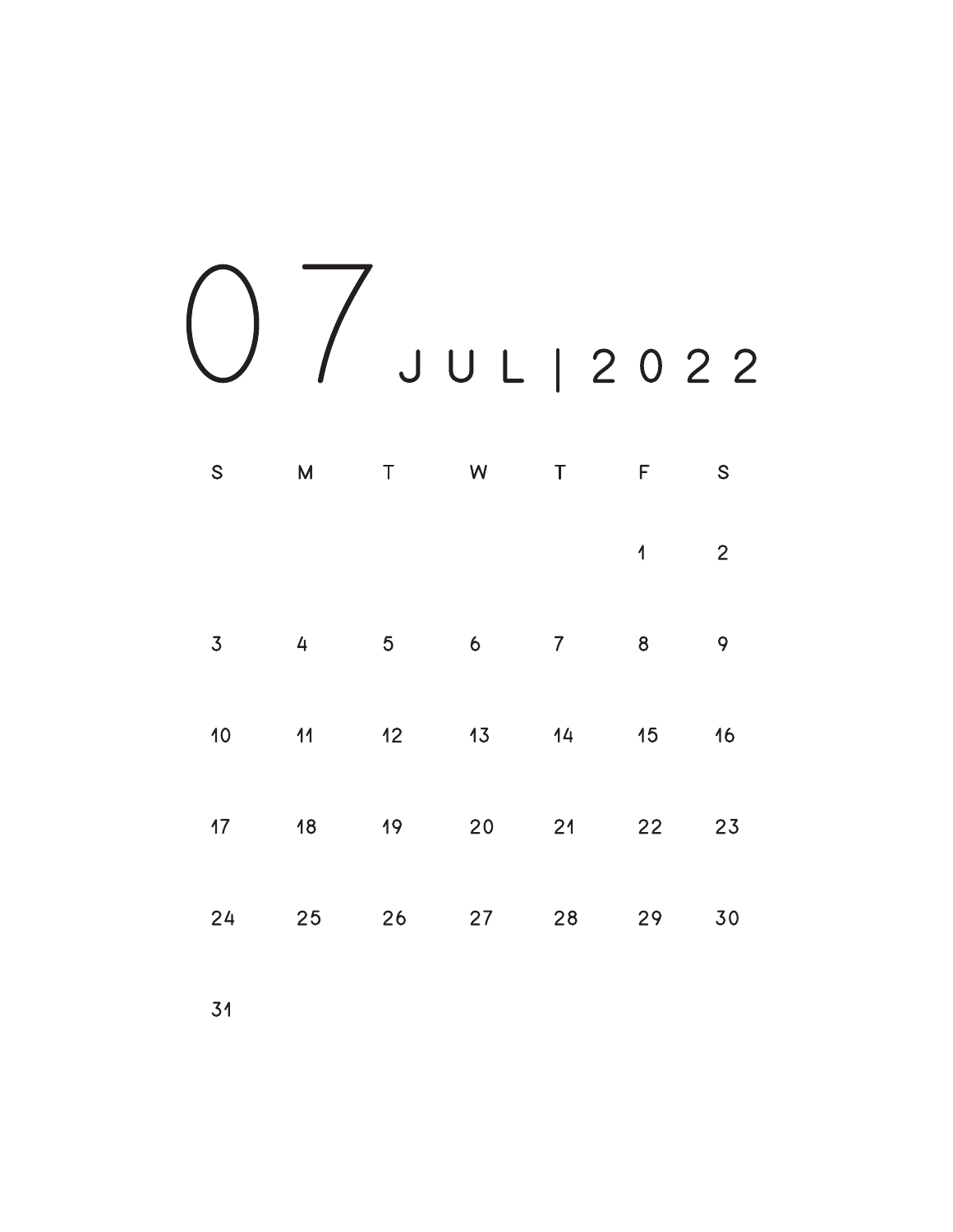

| $\mathsf{S}$   | $\overline{M}$ | $\top$         | W               | $\top$ | F  | ${\mathsf S}$ |
|----------------|----------------|----------------|-----------------|--------|----|---------------|
|                | $\overline{1}$ | $\overline{2}$ | 3               | 4      | 5  | 6             |
| $\overline{7}$ | 8              | 9              | 10              | 11     | 12 | 13            |
| 14             | 15             | 16             | 17 <sup>1</sup> | 18     | 19 | 20            |
| 21             | 22             | 23             | 24              | 25     | 26 | 27            |
| 28             | 29             | 30             | 31              |        |    |               |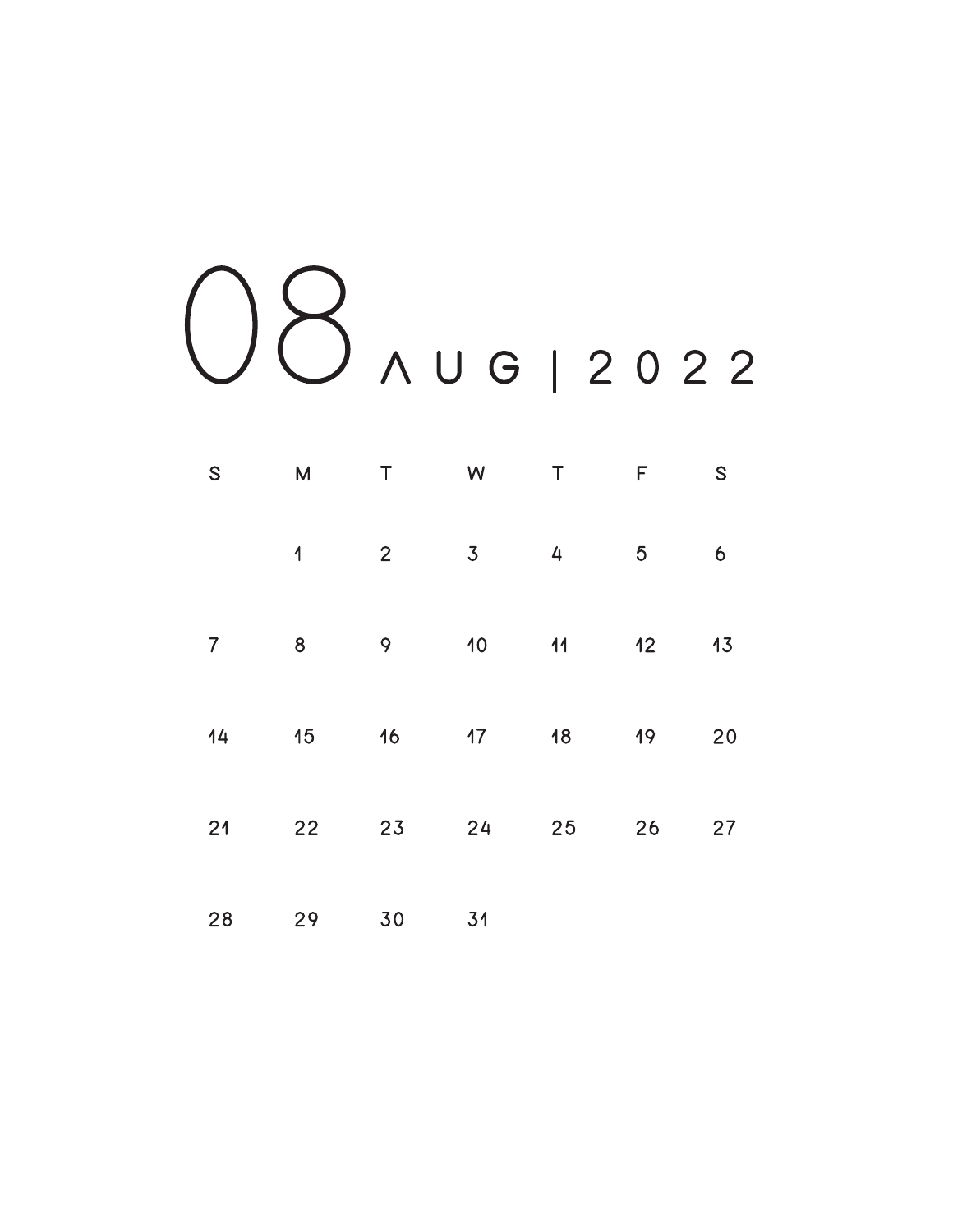09<br>
SEP | 2022

| $\mathsf{S}$   | M              | $\sf T$             | W              | $\sf T$                 | F              | S              |
|----------------|----------------|---------------------|----------------|-------------------------|----------------|----------------|
|                |                |                     |                | $\overline{\mathbf{1}}$ | $\overline{2}$ | $\overline{3}$ |
| $\overline{4}$ | $\overline{5}$ | $\ddot{\mathbf{6}}$ | $\overline{7}$ | 8                       | 9              | 10             |
| 11             | 12             | 13                  | 14             | 15                      | 16             | 17             |
| 18             | 19             | 20                  | 21             | 22                      | 23             | 24             |
| 25             | 26             | 27                  | 28             | 29                      | 30             |                |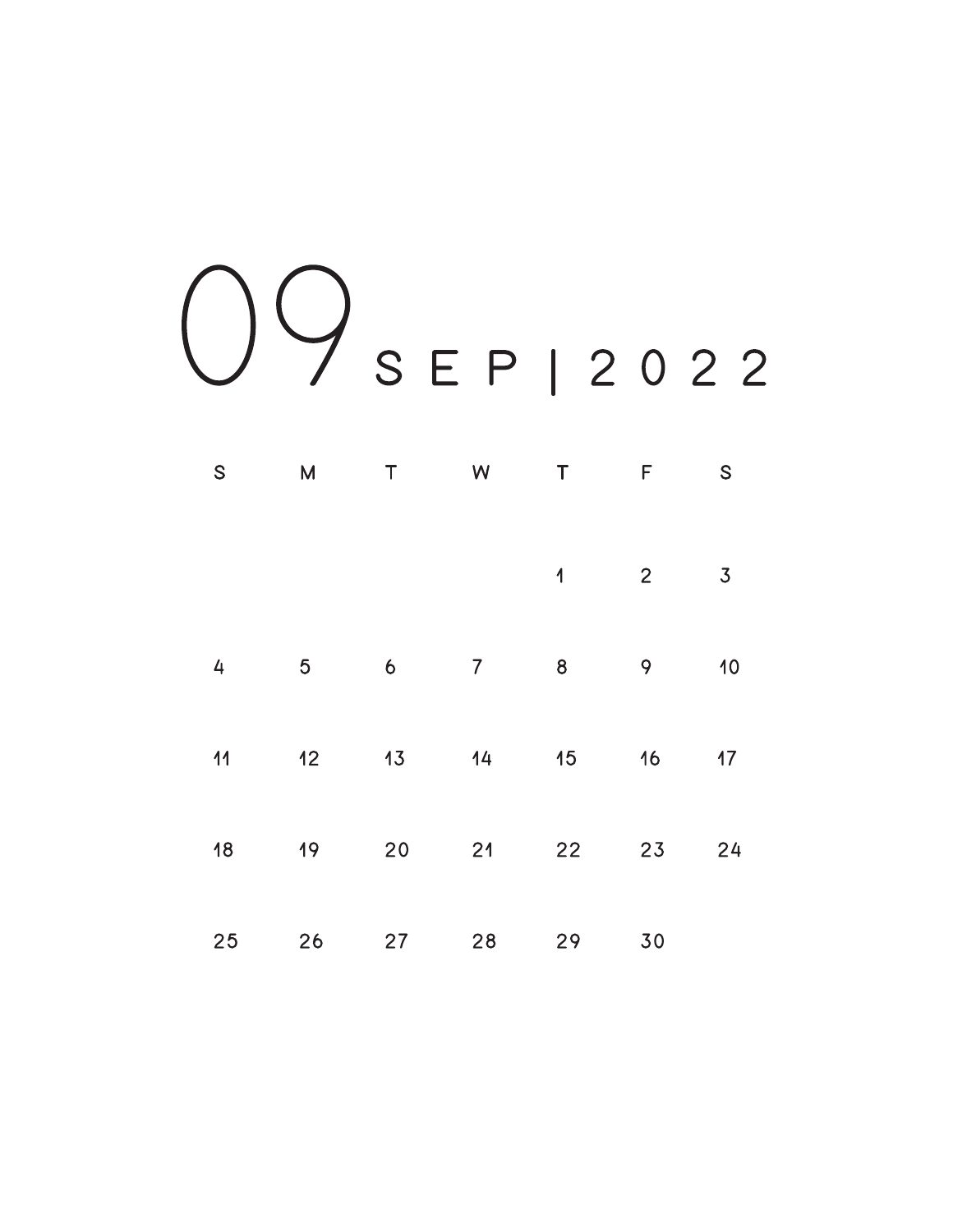## 1 0 O C T | 2 0 2 2

| $\mathsf{S}$   | M              | $\sf T$        | W              | $\top$              | $\mathsf F$    | ${\mathsf S}$  |
|----------------|----------------|----------------|----------------|---------------------|----------------|----------------|
|                |                |                |                |                     |                | $\overline{1}$ |
| $\overline{2}$ | $\overline{3}$ | $\overline{4}$ | $\overline{5}$ | $\ddot{\mathbf{6}}$ | $\overline{7}$ | $\bf 8$        |
| 9              | 10             | 11             | 12             | 13                  | 14             | 15             |
| 16             | 17             | 18             | 19             | 20                  | 21             | 22             |
| 23             | 24             | 25             | 26             | 27                  | 28             | 29             |
| 30             | 31             |                |                |                     |                |                |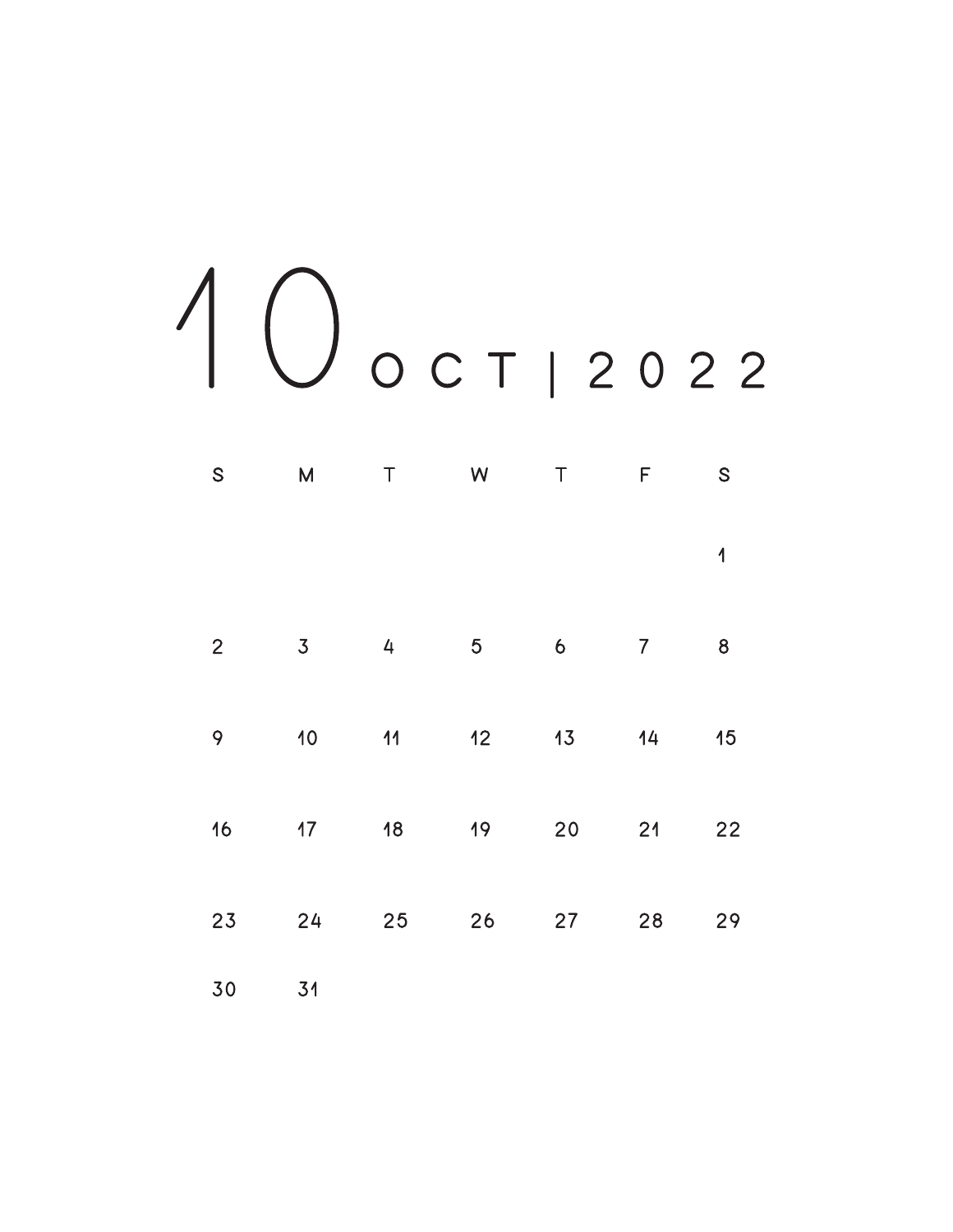1 1 N O V | 2 0 2 2

| ${\mathsf S}$ | M              | $\top$                  | W              | $\top$          | F  | ${\mathsf S}$  |
|---------------|----------------|-------------------------|----------------|-----------------|----|----------------|
|               |                | $\overline{\mathbf{1}}$ | $\overline{2}$ | $\overline{3}$  | 4  | $\overline{5}$ |
| 6             | $\overline{7}$ | 8                       | 9              | 10 <sub>o</sub> | 11 | 12             |
| 13            | 14             | 15                      | 16             | 17 <sup>2</sup> | 18 | 19             |
| 20            | 21             | 22                      | 23             | 24              | 25 | 26             |
| 27            | 28             | 29                      | 30             |                 |    |                |